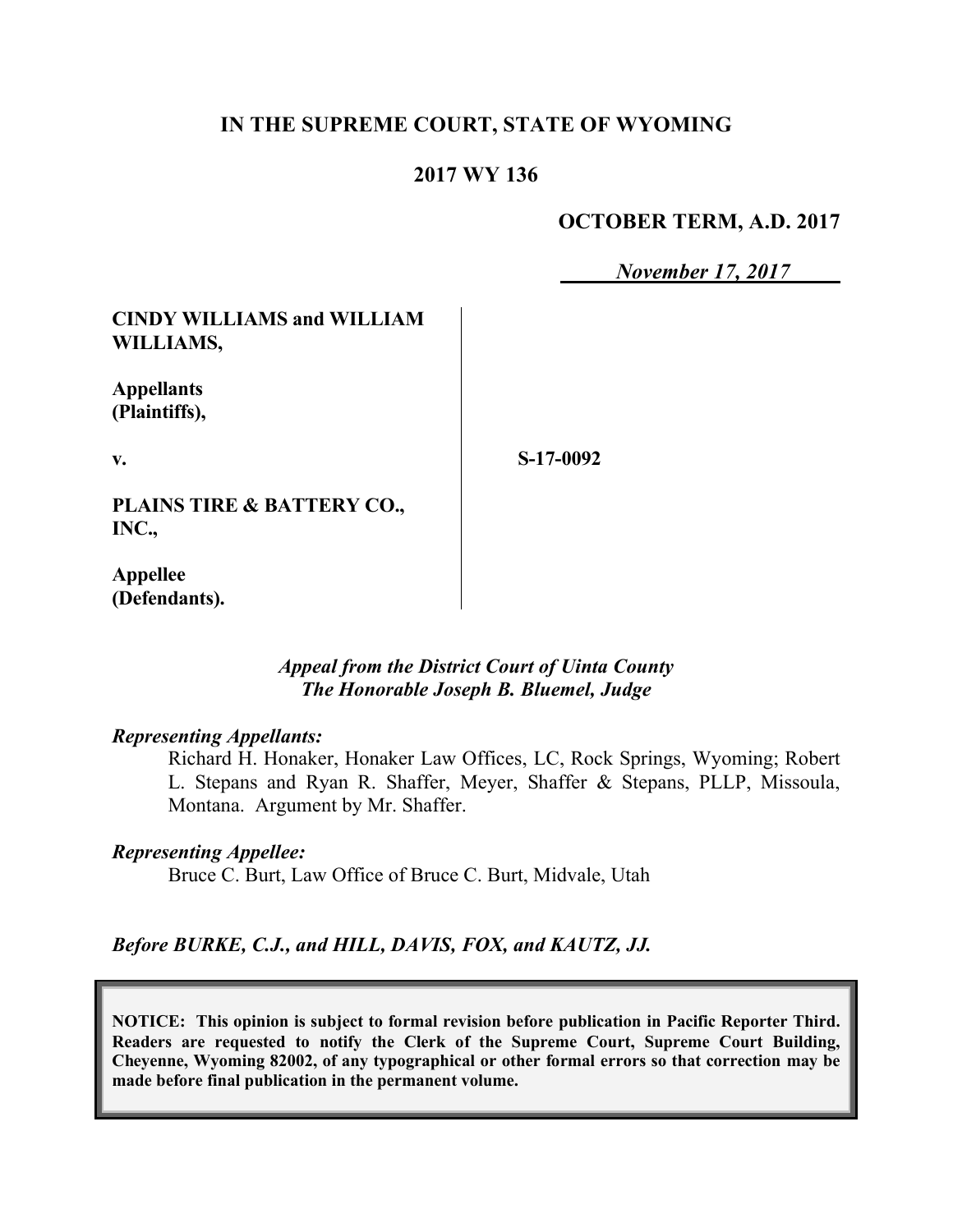# **DAVIS**, **Justice**.

[¶1] Cindy Williams was injured when she slipped and fell outside a store operated by Plains Tire & Battery, Co. Inc. (Plains) in Evanston, Wyoming. She filed a complaint alleging that Plains was negligent in failing to maintain the area in a reasonably safe condition. Her husband, William Williams, filed a loss of consortium claim. Plains filed a motion for summary judgment, which the district court granted, finding that the Williams failed to present a genuine issue of material fact as to whether Plains breached a duty to maintain its property in a reasonably safe condition. We reverse and remand.

# **ISSUES**

[¶2] The primary issue for our determination is whether the district court erred in granting summary judgment for Plains.

# **FACTS**

[¶3] On September 27, 2010, Mrs. Williams and her brother, Wayne Campbell, took the Williams' trailer to a store operated by Plains in Evanston, Wyoming for a repair. They entered the building through a side door that led into the repair shop and found their way to the front office. After arranging for the repair, they left the same way they had come.

[¶4] They returned to the store that afternoon to pick up the trailer. They again entered the building through the side door and made their way to the front office. Mrs. Williams paid for the repairs, and they left the store, this time using the main customer door. They turned left and headed across the front of the building to the location where the trailer was parked on the side of the building.

[¶5] Photographs of the area show what appears to be an asphalt parking area in the front and on the side of the building and a narrow gravel strip running along the side of the building between the asphalt and the building. Mrs. Williams claims that as she stepped off the asphalt onto the gravel, she slipped and fell. Mr. Campbell caught her, but it was apparent that she had broken a bone in her leg. Doctors subsequently found that Mrs. Williams had suffered a compound fracture of her left ankle.

[¶6] On June 27, 2013, Mrs. Williams filed a complaint against Plains, alleging that it breached its duty of ordinary care to maintain its premises in a reasonably safe condition for members of the public. More specifically, she asserted that Plains allowed an unnatural accumulation of gravel to develop that created a slippery condition that in turn caused her fall. She sought damages, including past and future medical expenses and loss of earning capacity.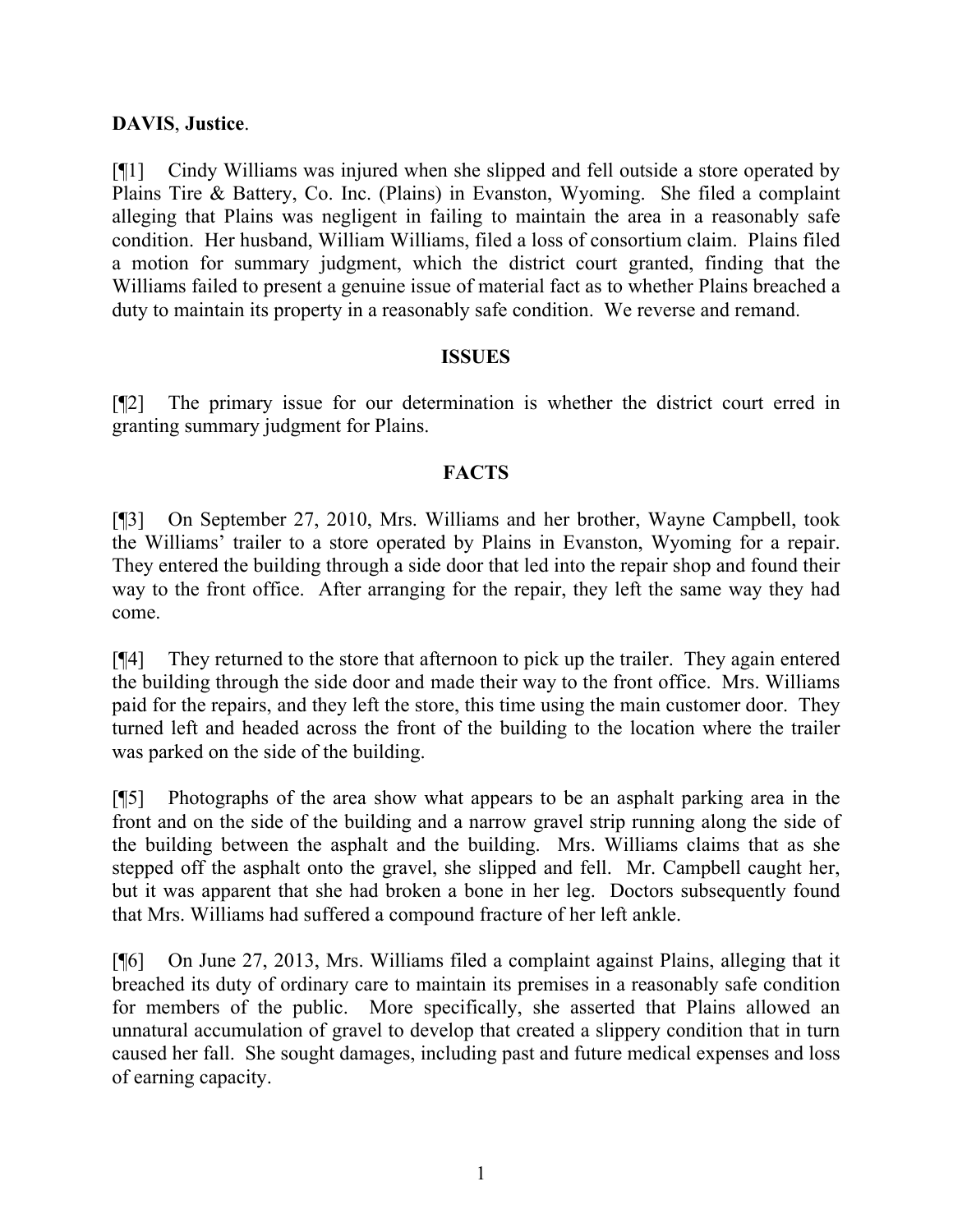[¶7] Plains answered the complaint, denying that it was negligent. Subsequently, Mrs. Williams filed an amended complaint that named her husband as a co-plaintiff and alleged a loss of consortium claim on his behalf. Plains filed an answer denying the claims in the amended complaint.

[¶8] On October 3, 2016, Plains filed a motion for summary judgment. Citing extensively from Mrs. Williams' and Mr. Campbell's deposition testimony, Plains asserted there was no evidence showing why Mrs. Williams fell or that the rocks or gravel was an "unnatural accumulation." Plains pointed to Mrs. Williams' deposition testimony to the effect that she could not remember where, how or why she fell. Absent evidence showing how the fall occurred, Plains contended, the Williams could not establish that a duty was owed, and therefore Plains was entitled to judgment as a matter of law.

[¶9] The Williams responded, arguing that the gravel area where Mrs. Williams fell was an artificial, man-made condition, and that Plains had a duty to its customers to exercise ordinary care to maintain the area in a reasonably safe condition to protect them from foreseeable harm. They asserted that Plains breached its duty by failing to maintain the area in a reasonably safe condition.

[¶10] In support of their argument, the Williams attached excerpts of deposition testimony, interrogatory responses, photographs, the affidavit and report of an expert witness, and an interview and accident report of Plains' store manager. In accordance with W.R.C.P. 56.1, the Williams filed a statement of material facts precluding summary judgment, which is a useful summary of their contentions.<sup>1</sup> Among the facts alleged to be disputed in the statement were the following:

- When Mrs. Williams and Mr. Campbell arrived at Plains' store to pick up the trailer, it was parked on the west side of the property;
- Mr. Campbell parked his truck near the trailer on the west side of the property;

l  $1$  Of course, statements of disputed facts under Rule 56.1 do not establish those facts standing alone. Rule 56.1 statements are only intended "to identify just what facts are actually in dispute." *Herling v. Wyoming Machinery Co*., 2013 WY 82, ¶ 62 304 P.3d 951, 966 (Wyo. 2013) (quoting *Bordelon v. Chicago Sch. Reform Bd. of Trustees*, 233 F.3d 524, 528 (7th Cir. 2000), and citing *N.Y. State Teamsters Conference Pension & Ret. Fund v. Express Servs., Inc*., 426 F.3d 640, 649 (2d Cir. 2005) (noting that Rule 56.1 statements are "essential tools for district courts, permitting them to efficiently decide summary judgment motions by relieving them of the onerous task of hunt[ing] through voluminous records without guidance from the parties.")).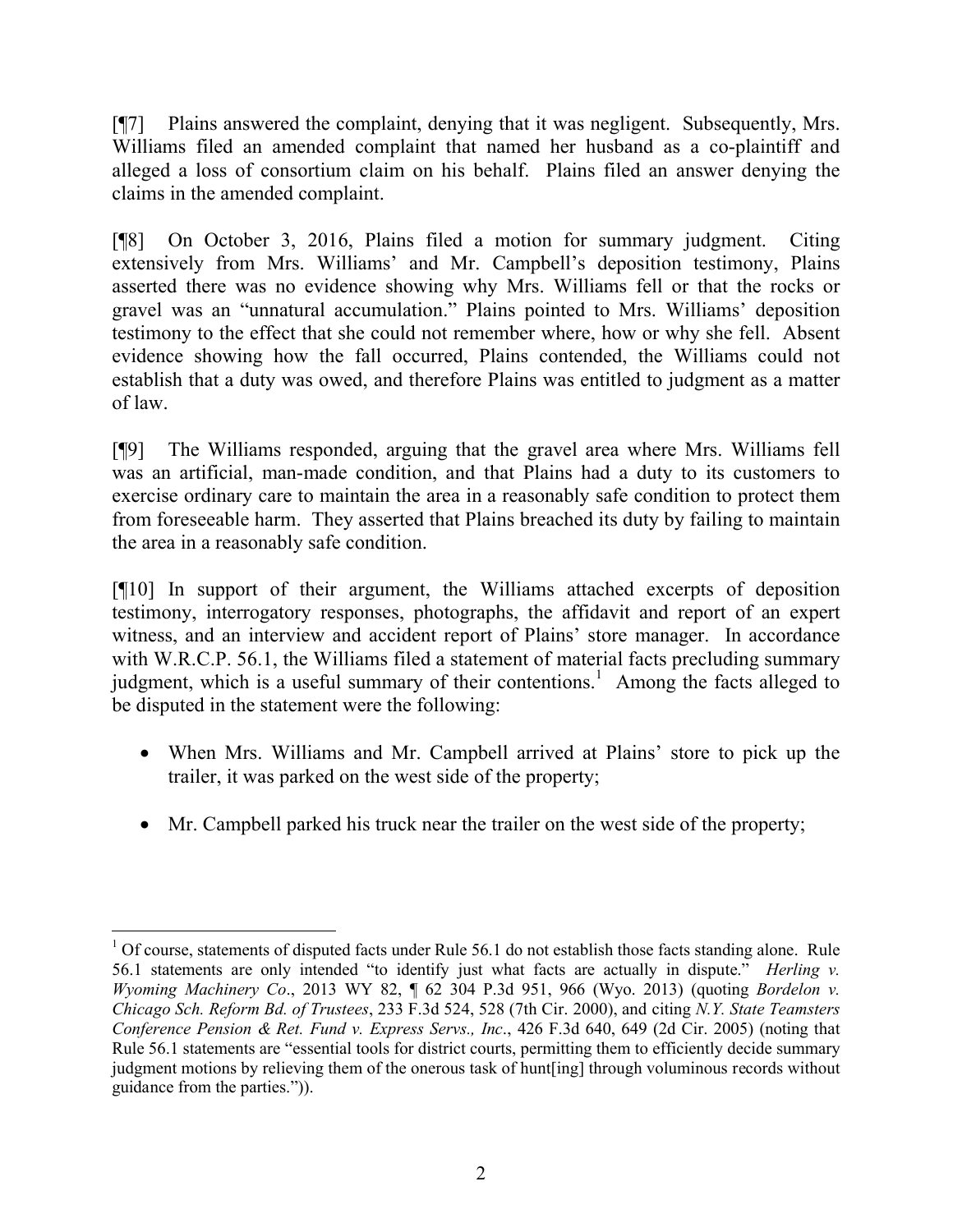- When Mrs. Williams and Mr. Campbell left the building after paying for the repairs, they walked along the edge of the building toward the trailer and the unpaved, gravel slope;
- Mrs. Williams fell when she stepped onto the gravel slope;
- The gravel slope on Plains' property was created to facilitate drainage away from the building;
- The gravel slope lies within the ingress/egress of the store and fails to comply with applicable building codes;
- There was no designated sidewalk or walkway in front of the store;
- There was no physical barrier blocking customers from walking across the gravel slope;
- There was no sign directing customers not to walk across the gravel slope;
- Plains' store manager filled out an accident report after Mrs. Williams fell in which he recommended that tires be piled up between the pavement and gravel slope to reduce the chance of another accident;
- When Mr. Campbell returned to Plains' store the next day, tires were piled where Mrs. Williams had fallen, preventing customers from walking on the gravel slope.

[¶11] Plains filed a reply to the Williams' response, again asserting that no genuine issue of material fact existed because the only two eye-witnesses to the fall, Mrs. Williams and Mr. Campbell, testified that they did not know where, how or why Mrs. Williams fell. Plains also filed a motion to strike an expert witness report and affidavit, arguing that given Mrs. Williams' and Mr. Campbell's testimony that they did not know how, where or why she fell, the expert's conclusions lacked foundation and were inadmissible. The Williams responded, $2$  claiming the record contained ample evidence that Mrs. Williams fell on the gravel slope between the entrance to the store and where the trailer was parked, and that their expert witness relied on that evidence in formulating his opinions.

[¶12] After a hearing, the district court entered an order granting Plains' motion for summary judgment. The district court held that no genuine issues of material fact existed

 $\overline{a}$ <sup>2</sup> W.R.C.P. 6(c)(1) (now W.R.C.P. 6(c)(3), effective March 1, 2017) provided that "[u]nless the court otherwise orders, any party may serve supplemental memoranda or rebuttal affidavits at least one day prior to the hearing on the motion."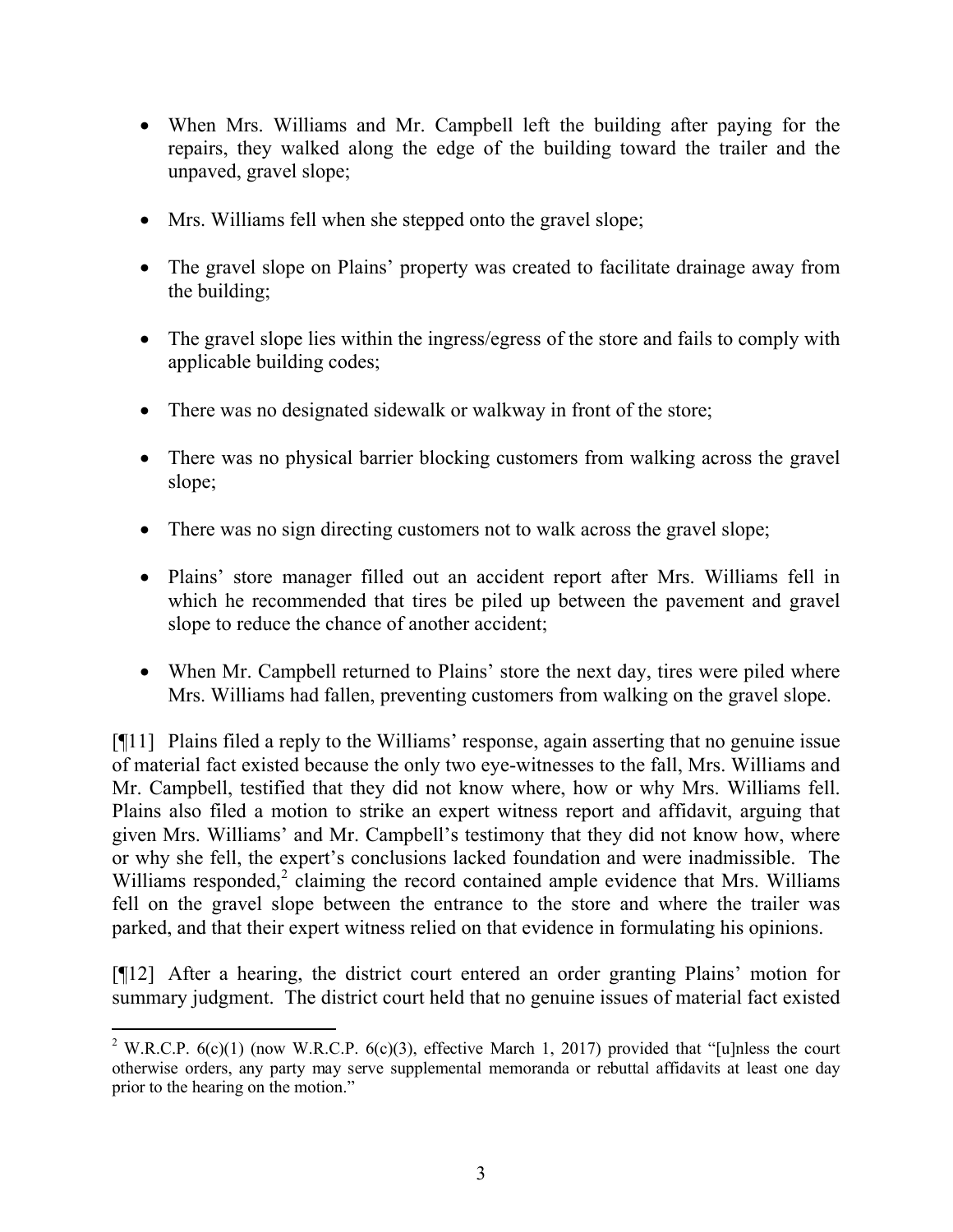as to whether Plains breached a duty to maintain its property in a reasonably safe condition. In reaching that result, the district court rejected the Williams' expert witness' conclusions finding them unsupported by the evidence. The Williams timely appealed from the district court's order.

# **STANDARD OF REVIEW**

[¶13] We apply the following standard of review to a district court's grant of summary judgment in a negligence case:

> We review a summary judgment in the same light as the district court, using the same materials and following the same standards. *Gayhart v. Goody*, 2004 WY 112, ¶ 11, 98 P.3d 164, 168 (Wyo. 2004). Summary judgment is proper only when there are no genuine issues of material fact, and the prevailing party is entitled to judgment as a matter of law. *Id*. . . . .

. . . .

Summary judgments are not favored in negligence actions and are subject to exacting scrutiny. *Erpelding v. Lisek*, 2003 WY 80, ¶ 10, 71 P.3d 754, 757 (Wyo. 2003). However, even in negligence actions, "where the record fails to establish an issue of material fact, [and when the movant is entitled to judgment as a matter of law], the entry of summary judgment is proper." *Allmaras v. Mudge*, 820 P.2d 533, 536 (Wyo. 1991) (alteration in original) (citing *MacKrell v. Bell H2S Safety*, 795 P.2d 776, 779 (Wyo. 1990)).

*RB, Jr. v. Big Horn Cty. Sch. Dist. No. 3*, 2017 WY 13, ¶ 6, 388 P.3d 542, 545 (Wyo. 2017) (quoting *Amos v. Lincoln Cty. Sch. Dist. No*. *2*, 2015 WY 115, ¶ 15, 359 P.3d 954, 958-59 (Wyo. 2015)).

### **DISCUSSION**

### *1. Summary Judgment*

[¶14] As a preliminary matter, we address the Williams' claim that the district court improperly granted summary judgment for Plains on the basis of an issue that Plains did not raise in its motion, i.e. whether a genuine issue of material fact existed showing that Plains breached its duty to maintain its property in a reasonably safe condition. The Williams contended the issue Plains presented in its motion was whether it <u>owed</u> a duty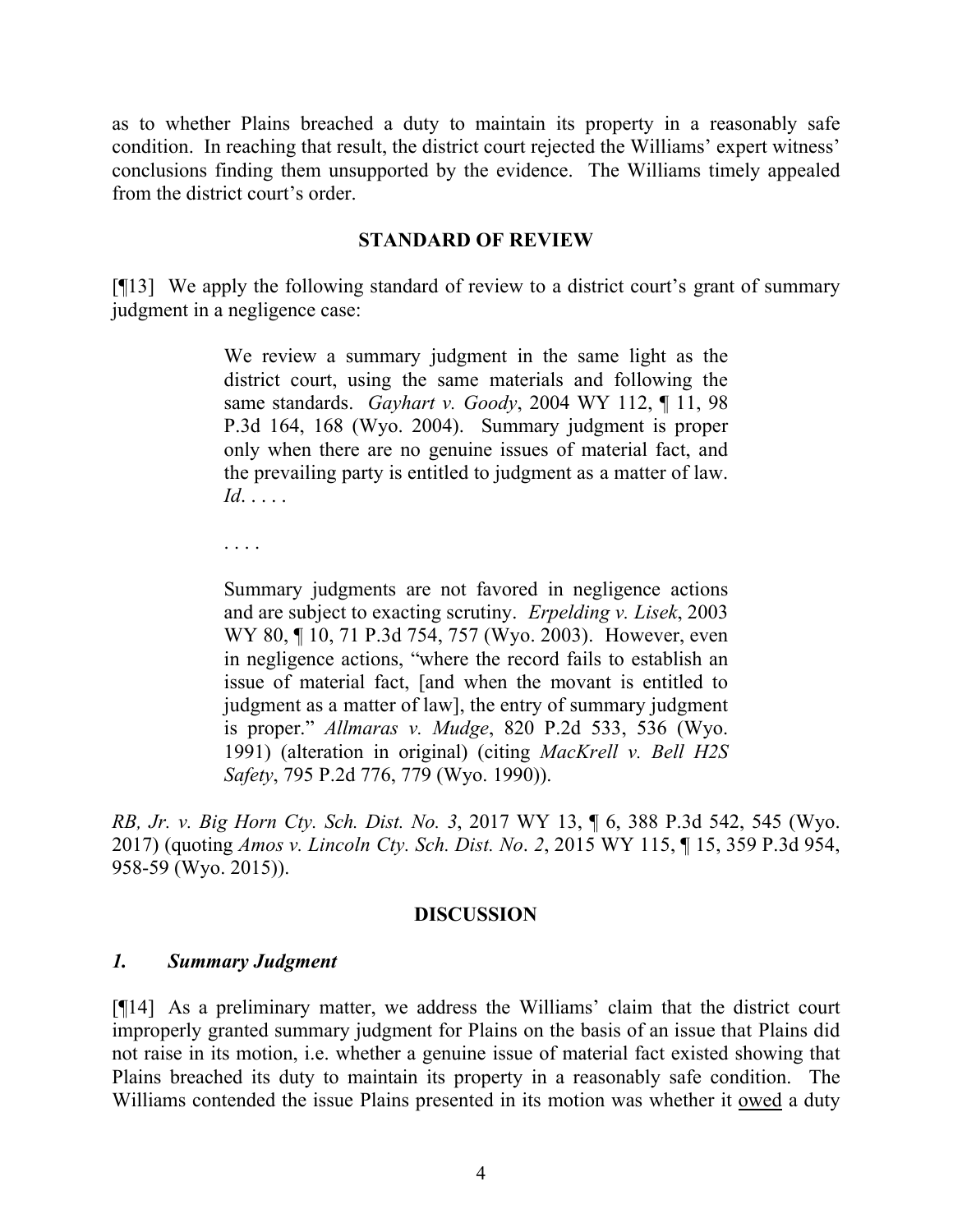to maintain its property in a reasonably safe condition, not whether it breached any such duty. Citing *Trefren Construction Co. v. V&R Construction*, LLC, 2016 WY 121, 386 P.3d 317 (Wyo. 2016), the Williams asserted it is reversible error for a district court to grant summary judgment on an issue not raised or briefed by the movant.

[¶15] Plains responded that it asserted the absence of both a duty and a breach in its summary judgment argument, and that therefore *Trefren* has no application to this case. Plains also contends that even assuming its argument focused on the absence of a duty, the district court acted properly in deciding the motion on the corollary issue that no evidence existed that Plains breached a duty owed.

[¶16] Contrary to Plains' assertion, the focus of its argument in its summary judgment brief was the alleged lack of evidence showing that Mrs. Williams fell on an unnatural accumulation of gravel and that "therefore, there [was] no duty owed."<sup>3</sup> Despite the focus of Plains' argument, the Williams are correct that the district court did not expressly address whether Plains owed a duty to Mrs. Williams but held instead that there was no evidence showing Plains breached any duty owed. It is not entirely clear from the district court's order whether it concluded that Plains owed Mrs. Williams a duty, but found summary judgment appropriate because she failed to present sufficient evidence of a breach, or whether it found it unnecessary to decide whether Plains had a duty because the Williams failed to show a breach. We find that the Williams presented genuine issues of material fact sufficient to survive the summary judgment motion as to both the existence of a duty and a breach, and therefore it is unnecessary to consider the Williams' claim that the district court ruled on an issue not presented.

[¶17] To survive summary judgment the Williams had to identify genuine issues of fact and principles of law supporting these elements: 1) Plains owed Mrs. Williams a duty to conform to a specified standard of care; 2) Plains breached the duty; 3) the breach proximately caused Mrs. Williams' injury; and, 4) the injury was compensable in money damages. *RB,* ¶ 13, 388 P.3d at 546-47 (citing *Valance v. VI-Doug, Inc*., 2002 WY 113, ¶ 8, 50 P.3d 697, 701 (Wyo. 2002)). Generally, the question of whether a duty exists is a question of law, making the absence of duty an appropriate ground for granting summary

<sup>&</sup>lt;sup>3</sup> This argument does not track the process for summary judgment. The amended complaint pled that Mrs. Williams fell on "an unnatural accumulation of gravel." A "party requesting summary judgment bears the initial burden of establishing a prima facie case that no genuine issue of material fact exists and that summary judgment should be granted as a matter of law. Until the movant has made a prima facie showing that there are no genuine issues of material fact, the non-movant has no obligation to respond to the motion with materials beyond the pleadings." *Amos*, ¶ 15, 359 P.3d at 958. It is questionable whether the natural accumulation rule applies here since our case law on that issue has dealt with natural accumulations of ice and snow, and in one case wind – i.e., the products of weather. *See Valance v. VI-Doug, Inc.*, 2002 WY 113, ¶¶ 11-12, 50 P.3d 697, 702-03 (Wyo. 2002). That issue aside, Plains made no showing as to the history of the gravel on which Mrs. Williams allegedly slipped, and so the burden to show its origin, if there was one, never shifted to her on summary judgment.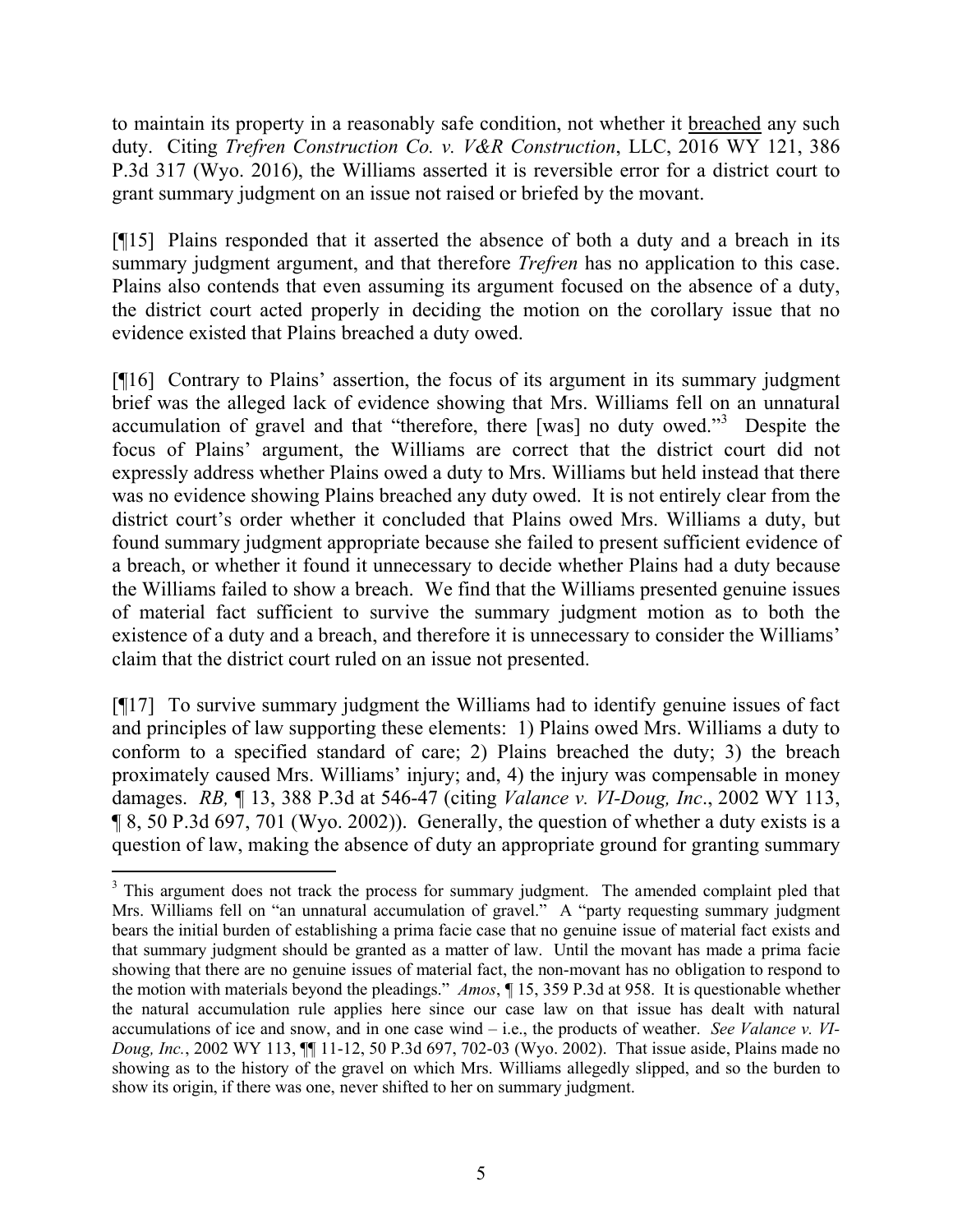judgment. *Johnson v. Dale C. and Helen W. Johnson Family Revocable Trust*, 2015 WY 42, ¶ 17 n.1, 345 P.3d 883, 887 n.1 (Wyo. 2015) (citing *Lucero v. Holbrook*, 2012 WY 152, ¶ 6, 288 P.3d 1228, 1231 (Wyo. 2012)).

[¶18] Wyoming law is clear that "a premises owner must use ordinary care to keep the premises in a safe condition and is charged with an affirmative duty to protect visitors against dangers known to him and dangers discoverable with the exercise of reasonable care." *Amos*, ¶ 20, 359 P.3d at 960 (quoting *Hendricks v. Hurley*, 2008 WY 57, ¶ 12, 184 P.3d 680, 683 (Wyo. 2008)). In *Amos*, a boy was killed when a lunchroom bench that had been propped against the wall tipped over and fell on top of him. The district court held, and this Court agreed, that the school district that owned the building "owed all persons entering the building as invitees the duty of reasonable and ordinary care under the circumstances." *Amos*, ¶¶ 10, 20, 359 P.3d at 957, 960.

[¶19] Similarly, in *Rhoades v. K-Mart Corp*., 863 P.2d 626 (Wyo. 1993), where a customer slipped on water that had been spilled on an aisle floor, the Court stated the store owner had the duty to "use ordinary care to keep the premises in a safe condition, and . . . an affirmative duty to protect visitors against dangers known to him and against dangers which he might discover by use of reasonable care." *Id.* at 629. The existence of a duty having been confirmed in *Amos* and *Rhoades*, the relevant question was whether the property owners breached their duty, a question which this Court held in both cases was for the jury. *Amos*, ¶ 25, 359 P.3d at 961; *Rhoades*, 863 P.2d at 631.

[¶20] The cases in which this Court has held that as a matter of law a property owner did not have a duty to persons using their property are distinguishable from the present case. In *Hendricks v. Hurley*, a boy was killed when he stopped to get a drink of water from an outdoor hydrant in the yard where he was playing. As he touched the hydrant with one hand, he touched a nearby wellhead and was electrocuted. His mother filed a negligence claim against the property owners. The Court stated,

> [Mother] presented no admissible evidence that the hydrant's proximity to the well, the polarity of the electrical system or the visible electrical connections would have put a reasonable person on notice that the wiring underneath the well cap was faulty. The electrician who inspected the well after [the boy]'s death discovered the problem when he removed the well cap and inspected the wiring inside. Absent evidence that the [property owner] knew or had reason to know of the danger created by the well wiring, [Mother] cannot establish that they owed a duty giving rise to a negligence claim.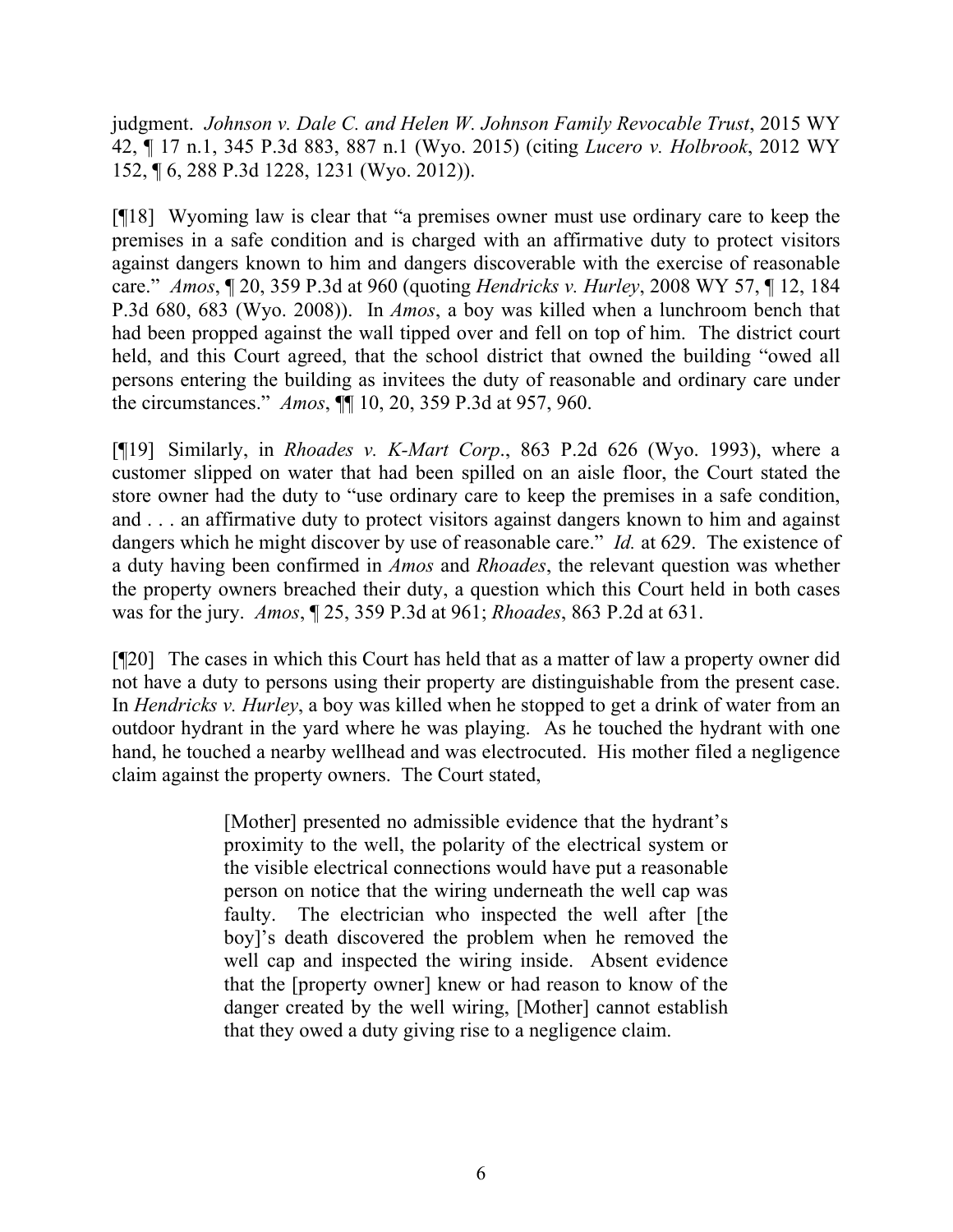*Hendricks*, ¶ 19, 184 P.3d at 684. Unlike the well wiring in *Hendricks*, the gravel area abutting Plains' store was clearly visible, and Plains owed all persons entering the property as invitees the duty of reasonable and ordinary care under the circumstances.<sup>4</sup>

[¶21] Other cases in which this Court has concluded that no duty existed as a matter of law have involved inherent risks, *Creel v. L&L, Inc.,* 2012 WY 124, 287 P.3d 729 (Wyo. 2012); naturally occurring hazards that the landowner did not create or aggravate, *Berry v. Tessman*, 2007 WY 175, 170 P.3d 1243 (Wyo. 2007); and known and obvious dangers, *Radosevich v. Board of Cty. Comm'rs of Cty. of Sweetwater*, 776 P.2d 747 (Wyo. 1989). *See also Allen v. Slim Pickens Enterprises*, 777 P.2d 79 (Wyo. 1989) (the owner of a vacant cabin owed no duty to an unexpected visitor to remove naturally growing grass around the steps).

[¶22] In support of its argument that it owed no duty to Mrs. Williams, Plains points to the following statements in *Radosevich*, 776 P.2d at 749:

> An occupier of land's duty is to protect an invitee against *unreasonably* dangerous conditions, not against every conceivable risk of injury. The mere fact that an injury occurred does not establish that a condition was unreasonably dangerous, nor does testimony that the danger was "known" or "obvious."

In *Radosevich*, the plaintiff was injured when he fell into a concrete pit located on land leased by the county. The pit was used for dumping trash and had a two-foot concrete wall along one edge to keep vehicles from backing into it. The plaintiff had backed his pickup up to the concrete wall, climbed onto the wall and was standing on it, throwing trash into the pit when he lost his balance and fell into it. He claimed the wall was negligently designed in that it should have been wider if it was intended to stand on; otherwise, measures should have been taken to prevent people from standing on it. In that context, the Court made the statements Plains relies on. And in that context, the Court held that summary judgment was appropriate for the county because there were no material facts showing that the wall was dangerous when used for its intended purpose. *Id*. at 750.

<sup>&</sup>lt;sup>4</sup> This point in *Hendricks* triggers a brief discussion of the open and obvious danger rule. The gravel in question may have been an open and obvious danger. However, we have held that the jury should consider whether a danger was open and obvious in assessing comparative fault, and that this factor is not to be weighed by the court in determining whether there was a duty of care or a breach thereof. *Pinnacle Bank v. Villa*, 2004 WY 150, ¶¶ 12-14, 100 P.3d 1287, 1291-92 (Wyo. 2004); *Valance*, ¶ 10, 50 P.3d at 702 (citing *Eiselein v. K-Mart, Inc.*, 868 P.2d 893, 895-97 (Wyo. 1994)).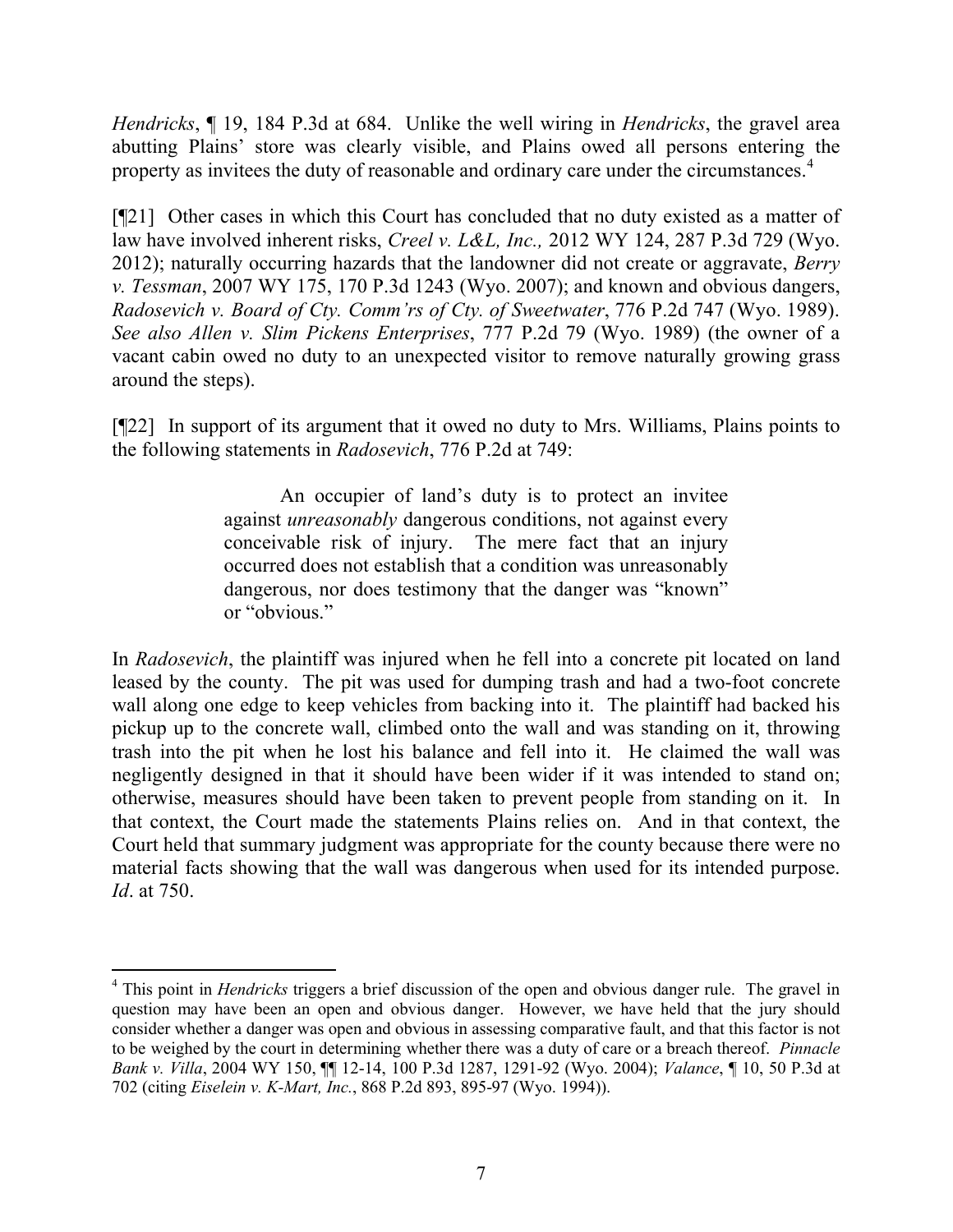[¶23] Unlike the plaintiff in *Radosevich*, Mrs. Williams was not using Plains' property in an unintended or unusual manner. She was walking from the front door of the building to the area where the trailer and her brother's vehicle were parked. Whether a property owner's conduct is reasonable is, in the vast majority of cases, to be determined by the jury. *Amos*, ¶ 18, 359 P.3d at 959 (citing *Jackson Hole Mt. Resort Corp. v. Rohrman*, 2006 WY 156, ¶ 8, 150 P.3d 167, 170 (Wyo. 2006)). "It is only in the clearest of cases, when the facts are undisputed and it is plain that all intelligent [persons] can draw but one inference from them, that the question is ever one of law for the court." *Id*.

[¶24] Mrs. Williams testified that she left Plains' building through the front door. She drew a line on a photograph taken of the front and side of the building showing that she turned left, walked across a paved drive or parking area in front of a large bay door and turned the corner onto a gravel area alongside the building. She testified that she thought she fell in the area depicted in the photograph past the large bay door where tires were placed after she fell to keep others from walking there. She testified that she remembered there was a transition from pavement to dirt or gravel but she did not remember whether she had stepped onto the gravel when she fell. She further testified that the unevenness from the pavement to gravel caused her to fall.

[¶25] Mrs. Williams' brother also testified that when they left the store they turned left and passed the large bay door. He testified his sister was in front of him and when she reached the spot where the tires were in the photograph, she stepped off the pavement onto the gravel<sup>5</sup> and slipped. He specifically testified that her feet were in the gravel and there was an indentation approximately one-quarter inch deep where her feet slipped. He drew an X on the photograph showing where she fell near the building and described it as steeper at the time she fell than the photograph depicted. He testified that it appeared to him that the slope had been smoothed or graded after she fell.

[¶26] In an interview conducted after Mrs. Williams' fall, Plains' store manager stated that she was not walking on the pavement when she fell, but rather on the gravel adjacent to the building. He indicated that people should not walk there, but instead should stay on the paved parking area. He also admitted, however, that there was no sign telling people not to walk on the gravel, and the area was not blocked off to keep people from walking there. The store manager filled out an accident report in which he recommended

<sup>&</sup>lt;sup>5</sup> Appellants' expert Dennis Brunetti attested by affidavit that the gravel was "pea gravel" based on photographs of the area attached to Mr. Campbell's deposition. Mrs. Williams also characterized the substance as pea gravel, or like pea gravel. Pea gravel is screened gravel, most of the particles of which will pass through a 9.5 mm sieve and be retained in a 4.75 mm sieve. *See*  http://www.dictionaryofconstruction.com/definition/pea-gravel.html. Apropos of the earlier discussion of natural accumulation, it seems unlikely that screened gravel would occur naturally, an inference in Appellants' favor on that point. Whether that inference is warranted on the evidence presented at trial is something we do not determine.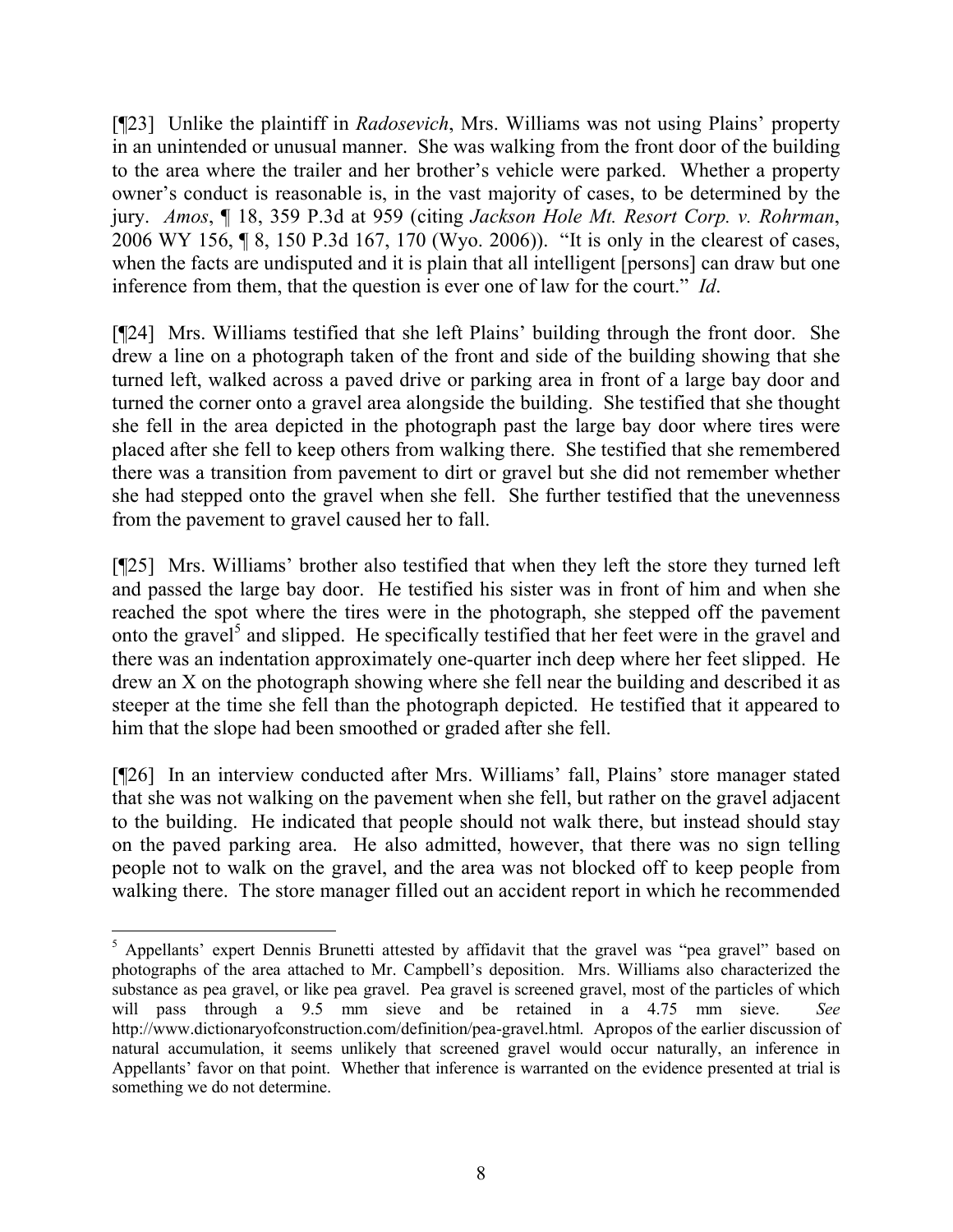leveling and paving the spot where Mrs. Williams fell but "for now" putting tires there, which the record reflects was done.<sup>6 7</sup> His statement indicated that he saw and spoke

When, after an event, measures are taken which, if taken previously, would have made the event less likely to occur, evidence of the subsequent measures is not admissible to prove negligence or culpable conduct in connection with the event. This rule does not require the exclusion of evidence of subsequent measures when offered for another purpose, such as proving ownership, control, or feasibility of precautionary measures, if controverted, or impeachment.

W.R.E. 407. The rule permits the admission of evidence for purposes other than proving negligence. As one leading commentator discussing the federal rule points out:

> Many purposes are beyond reach of the exclusionary principle, and evidence of subsequent measures is so often admitted, that perusing the cases quickly convinces any observer that Rule 407 often does *not* block proof of subsequent measures. (This provision is often cited as Fed. R. Evid. 407.) The plain fact is that such proof often comes in unless the opponent virtually concedes points on which the evidence might bear. Of course a limiting instruction can be had, for whatever comfort that can provide.

2 Christopher B. Mueller and Laird C. Kirkpatrick, *Federal Evidence* § 4.52 (4<sup>th</sup> ed., 2017 update). One such permissible purpose at trial might be to prove the location of the fall in relation to the position of the tires. Another would be to prove the feasibility of placing tires in the area in question to prevent customers from walking there. Proving feasibility is by far the most common reason for admitting subsequent remedial measures. *Id.* The record on summary judgment is sufficient to allow us to consider this evidence. If the case is tried, it will be up to the district judge to decide whether the evidence is admissible based on the proof submitted at that time. This opinion is not intended to suggest whether it is admissible or not.

 $<sup>7</sup>$  Plains also argues that the store manager's statements lack foundation. The record reflects that he was</sup> the store manager at the time they were made. The statements were probably not hearsay under W.R.E.  $801(d)(2)(B)$ , (C), or (D) (statements by an agent which the principal has adopted or manifested belief, statements by a person authorized to make such statements, or a statement concerning a matter within the scope of his agency or employment). Although there may be exceptions, there is generally no personal knowledge requirement as to admissions by agents falling within these subsections. 2 Mueller and Kirkpatrick, *supra,* § 8.50. A showing of expertise may be required if a topic requires such expertise. *Id*. However, it does not seem to require special expertise to determine what steps can be taken to keep customers from walking in a certain area or to eliminate a gravel-covered slope that may be a fall hazard. Whether a property owner should do so is another question. As with the evidence discussed in footnote 6, the record before us allowed us to consider the store manager's statements on summary judgment, but the trial judge will have to determine admissibility at trial based on evidence presented.

l <sup>6</sup> As photos in the record indicate, tires were in fact placed near the area where Mrs. Williams and Wayne Campbell say she had fallen. The tires would presumably have made it so that customers following the general path they did would walk onto the paved parking area rather than on the gravel because of the obstruction they presented. Plains argues that this evidence would be inadmissible under W.R.E. 407. That rule, which is similar to F.R.E. 407, provides that: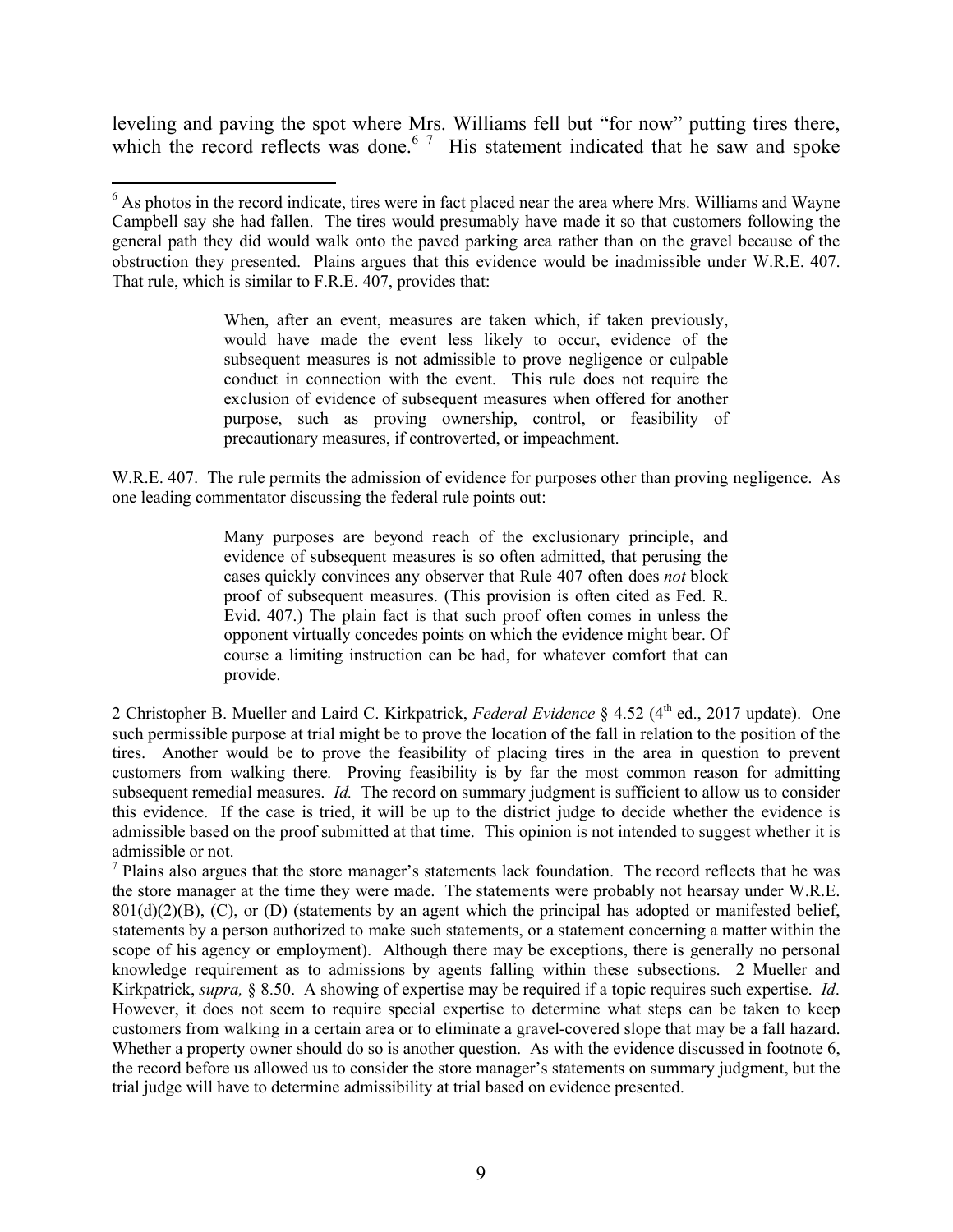with Mrs. Williams while she was lying on the ground. Another Plains representative testified it was her understanding that Mrs. Williams fell "on the dirt and gravel on the natural slope where water comes down from the foundation . . . somewhat close to the building."

[¶27] The Williams submitted the affidavit and report of Dennis Brunetti, a certified building inspector with thirty-five years' experience, who reviewed the complaint, deposition of Mrs. Williams' brother, photographs, and store manager's accident report and concluded, among other things, that Plains' violated the International Building Codes by not maintaining exterior property spaces and means of egress free from hazardous conditions.

[¶28] Plains contends that the expert affidavit and report were insufficient to create a genuine issue of material fact. W.R.C.P. 56(e) requires that an affidavit (1) be made on personal knowledge; (2) set forth facts which are admissible in evidence; (3) demonstrate the affiant's competency to testify on the subject matter of the affidavit; and (4) have attached to it the papers and documents to which it refers.<sup>9</sup>  $M \& M$  Auto Outlet v. Hill *Inv. Corp*., 2010 WY 56, ¶ 33, 230 P.3d 1099, 1110 (Wyo. 2010). Of course, "[t]he facts or data in the particular case upon which an expert bases an opinion or inference may be those perceived by or made known to him at or before the hearing. If of a type reasonably relied upon by experts in the particular field in forming opinions or inferences upon the subject, the facts or data need not be admissible in evidence." W.R.E. 703.

[¶29] The affidavit states that it was based on Mr. Brunetti's personal knowledge, that he had over thirty-five years of experience as a building inspector and that he worked for Information Consultants, LLC as a consultant. It also indicated he was retained by the Williams' attorneys to review records and offer opinions about the condition in which Plains maintained its store in Evanston, and that his opinions and the factual basis for them were contained in his report, which was attached and incorporated. The attached five-page report described the documents he reviewed and his opinions. It summarized the codes and definitions he relied upon in formulating those opinions.

[¶30] Although we agree with the district court that not all of Mr. Brunetti's opinions necessarily hold up now or that they will at trial, key portions are sufficient to raise genuine issues of material fact. He opined that the gravel area was in an area of ingress and egress as defined by the International Building Code (2003 Edition), the Uniform

<sup>&</sup>lt;sup>8</sup> Plains also claims that the district court struck portions of Mr. Brunetti's affidavit and attached report. The district court took issue with and disregarded aspects of the report, but did not strike it or the opinions expressed therein.

<sup>&</sup>lt;sup>9</sup> W.R.C.P. 56 has been revised effective March 1, 2017, and the language in subsection (e) is now found at W.R.C.P.  $56(c)(4)$ . Item (4), "have attached to it the papers and documents to which it refers," has been omitted in the new version.